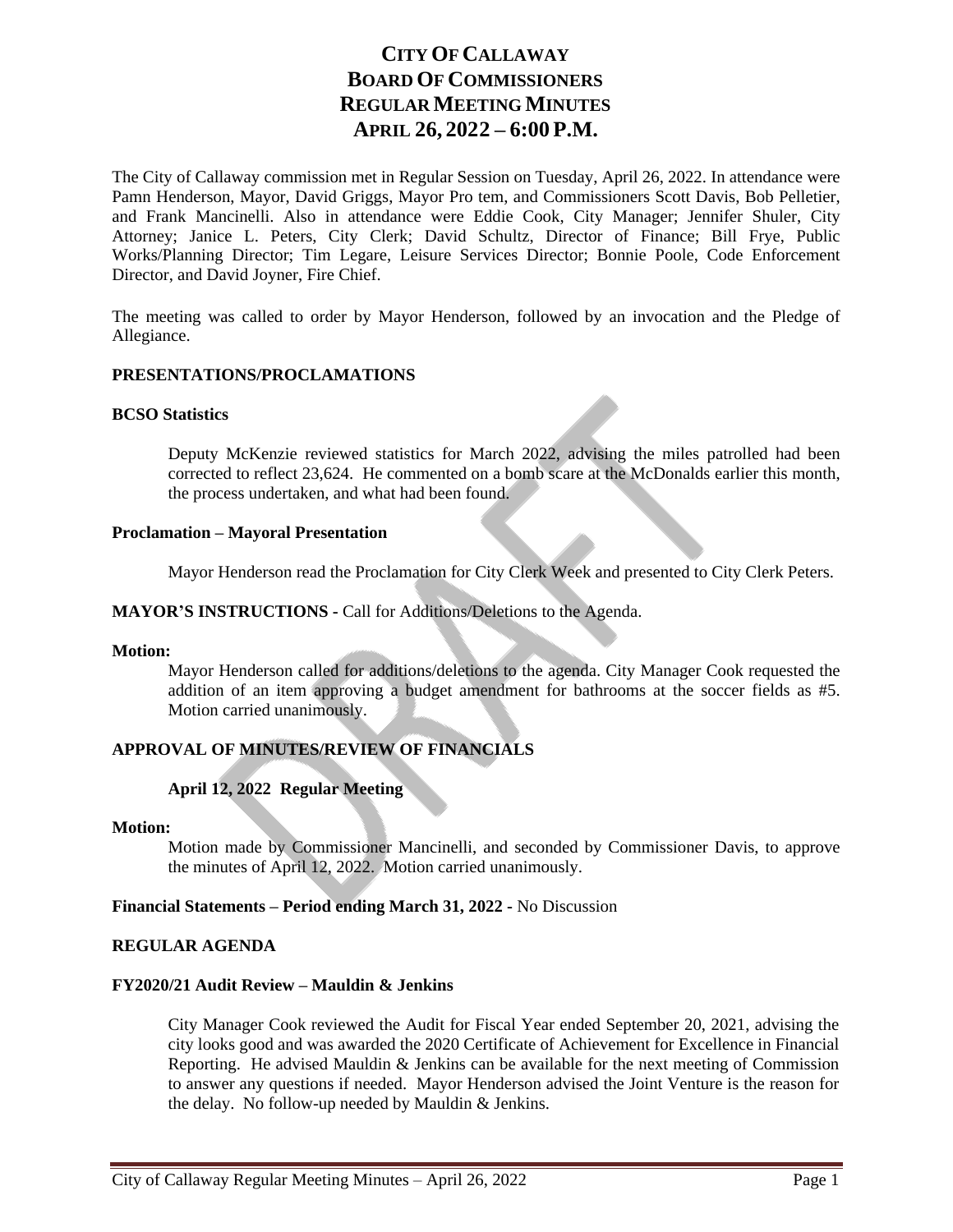#### **COLA Increase - Mid-Year Cost-of-Living Increase**

Mayor Henderson elaborated on the request for the cost-of-living increase indicating most cities are following suit. Finance Director Schultz had provided the following:

- Increase of \$1 per hour  $= $110,000$
- Increase of  $2.5% = $57.555$
- Increase of  $3.0\% = $69,054$

She recommended the flat increase of \$1.00 per hour for the rest of the Fiscal Year. The probationary employees will receive the increase in the first check following the end of their probationary period.

#### **Motion:**

Motion made by Commissioner Mancinelli for the flat \$1.00 per hour increase across the board.

Commissioner Pelletier indicated he was looking more towards increasing the lower paid hourly employees. Discussion ensued, during which Finance Director Schultz elaborated on the number of employees affected by the increase. Commissioner Griggs was in favor of everyone across the board getting the increase to keep the current tier in place.

Motion was seconded by Commissioner Griggs for approval of Mid-year Cost-of-Living Increase of \$1.00 per hour across the board for the remainder of FY2022, with probationary employees receiving the increase beginning with the first check following the end of their probationary period.

Mayor Henderson asked for Public Participation.

Ron Shaner, 5711 Kevin Circle, agreed with the increase for lower tiered employees.

Motion carried 4-1 with Commissioner Pelletier voting in opposition.

# **Yard of the Month – 706 Michael Drive**

Mayor Henderson advised one nomination has been received by the April 15<sup>th</sup> deadline for the May 2022 award for nomination of Mr. Albert J. Boucher for his property located at 706 Michael Drive. He was not in attendance.

# **Code Sec. 15.750.5 – Fence Heights – Discussion/Direction**

City Manager Cook reviewed the code regarding the height limit for fences and the requested changes to height and opaqueness. Changes included an increase in the side yard height from the front corner of the house to within 10' of the right-of-way from 4' to 8' where the height would then drop to a 4' limit to maintain line of site. The request was also to remove the opaque requirement to allow for solid fencing.

Code Enforcement Director Poole further elaborated on the requests and reviewed examples. Discussion ensued in which it was recommended the 8' proposal be reduced to 6' within 10' of the right-of-way then drop to 4' within the right-of-way and across the front of the property. She also pointed out that this would only apply to properties without deed restrictions.

Mayor Henderson asked for Public Participation.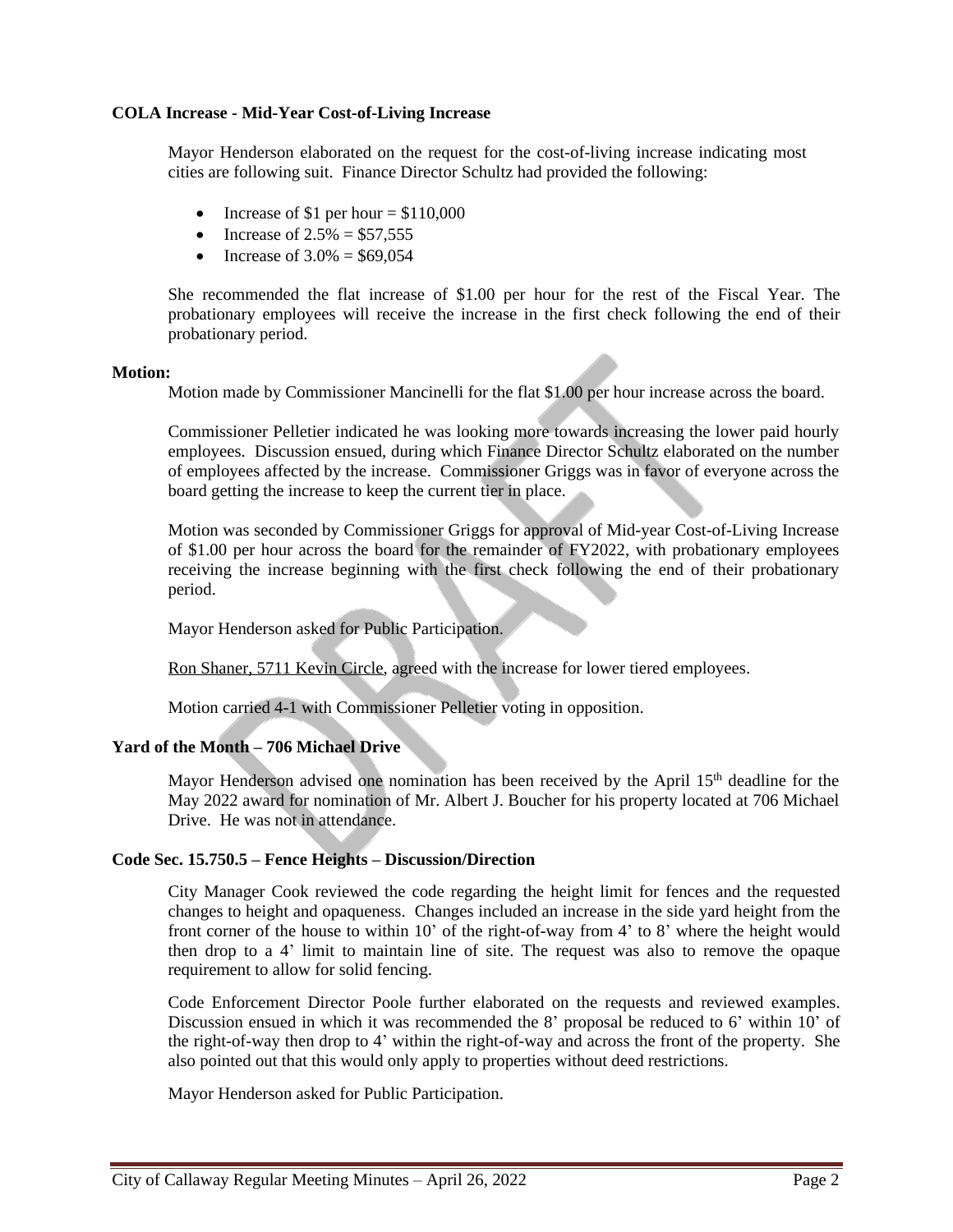John Hagan, 219 Colinfurst Sq., recommended consulting with Law Enforcement regarding the proposed changes.

Ron Shaner, 5711 Kevin Circle, was in favor of the requested height changes but felt the opaqueness should be left to the individual homeowner.

Direction to staff was to move forward with legislation pending comments from the Sheriff's Office.

#### **Budget Amendment – Soccer Field Bathroom (FEMA428)**

City Manager Cook reviewed the request, advising that due to cost increase, the project is now \$16,500 over the FEMA budget. Leisure Services has surplus in health insurance could cover the cost. A budget Resolution will be brought to Commission at a later date should Commission approve the expenditure.

Mayor Henderson called for Public Participation; there was none.

#### **Motion:**

Motion made by Commissioner Mancinelli and seconded by Commissioner Pelletier for approval of the Budget Amendment for soccer field bathrooms. Motion carried unanimously.

# **COMMISSION/STAFF COMMENTS**

The following were points of discussion:

#### **Pamn Henderson, Mayor**

 City Manager Cook named Honorary Commander at Tyndall AFB, which is part of Tyndall's initiative to maintain the strong relationship between the base and the local community. City Manager Cook elaborated, indicating it is a 2-year appointment.

# **Frank Mancinelli, Commissioner Ward IV**

- St. Andrews/St. Joe Estuary Committee Meeting Attendance
- Bridge Harbor Sidewalk/Drainage Issues
- City Hall Signage

# **Bob Pelletier, Commissioner Ward III**

• Bridge Harbor CO Issuance – Drainage Issues

# **David Griggs, Commissioner Ward II**

- Citizen Advisory Members for Committees Volunteers
- $\bullet$  Election Results & Forums
- Code Enforcement

# **Scott Davis, Commissioner Ward I**

- Beacon Point Shopping Center
- Berthe Round-a-bout
- Cherry Street Telephone Poles
- Lake Cleanup